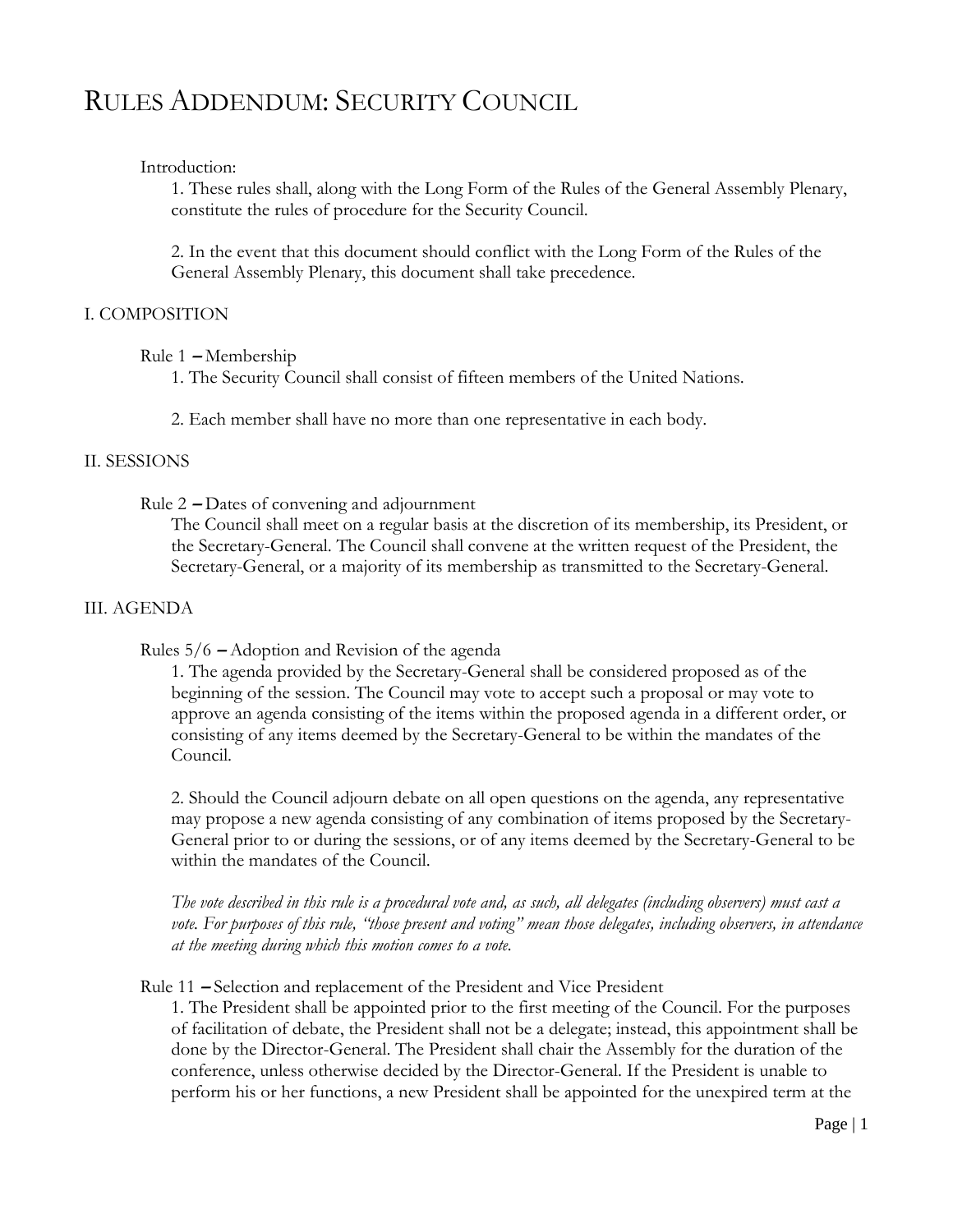discretion of the Director-General.

2. The Vice Presidency of the Council shall rotate among its membership, with an equal amount of time reserved for each member. The Vice President shall aid the President in chairing the Council, and shall be responsible for management of debate. During this time, the Vice President shall not be awarded the right to speak during formal session (though they may take part in the work of the Council during Suspensions of the Meeting of any type).

The representative of the member whose time it is to serve as Vice President may choose to waive their right to serve for that time. In the event that the Vice President is unable to perform his or her functions, or chooses to waive such a right, the President shall proceed to the next member. No representative may serve as Vice President more than once.

## **VI. CONDUCT OF BUSINESS**

Rule 15 **–** Quorum

The President may declare a meeting open and permit debate to proceed when representatives of at least nine of the fifteen members of the Council are present. The presence of nine members shall be required for any decision to be taken.

## Rule 20 **–** Speeches

4. Immediately following a speech, members of the Assembly may comment on the previous speech. This ability must be authorized by a majority vote of the Assembly (and may also be removed by the same threshold); this motion shall last for the duration of the Assembly's discussion of the current topic. A motion to allow short comments following speeches will allow exactly two short comments of a time to be determined by the President after each speech and is not debatable. Short comments must refer to the substance of the original speech and may not refer to other short comments.

## Rule 25 – Adjournment of debate

1. A representative may at any time move for an adjournment of debate of the question. Permission to speak on the motion shall be accorded to two representatives favoring and two opposing adjournment of debate, after which the motion shall be immediately put to a vote, requiring the support of a majority of the members present and voting to pass. This vote must be taken by roll call. If a motion for adjournment of debate passes, the topic is considered dismissed and no action will be taken on it.

2. A representative may at any time move for an adjournment of debate of all open questions on the agenda. Permission to speak on the motion shall be accorded to two representatives favoring and two opposing adjournment of debate, after which the motion shall be immediately put to a vote, requiring the support of a majority of the members present and voting to pass. This vote must be taken by roll call. If such a motion for adjournment of debate passes, all topics are considered dismissed and the agenda is open.

*The vote described in this rule is a procedural vote and, as such, all delegates (including observers) must cast a vote. For purposes of this rule, "those present and voting" mean those delegates, including observers, in attendance at the meeting during which this motion comes to a vote.*